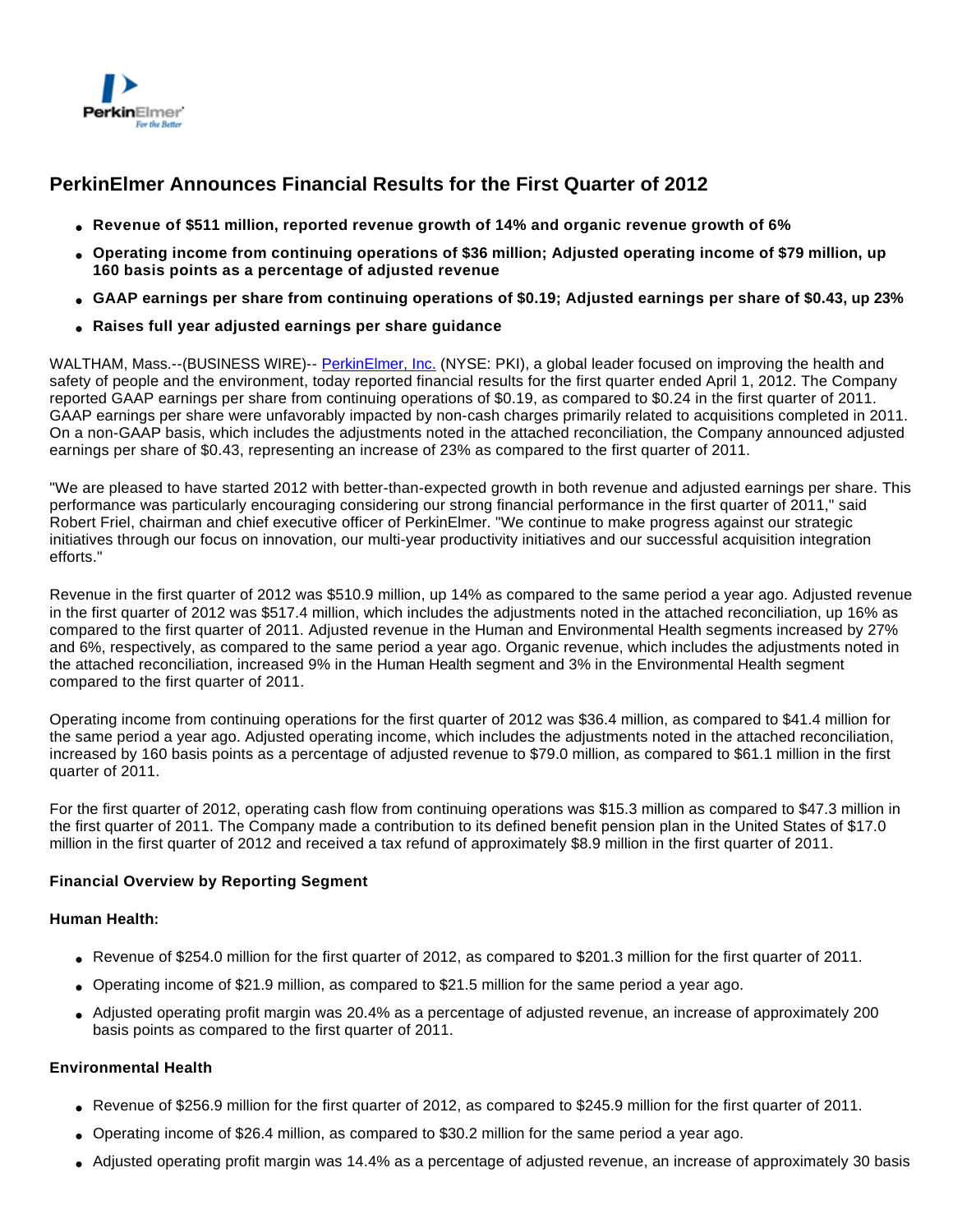points as compared to the first quarter of 2011.

### **Financial Guidance**

For the full year 2012, the Company reconfirmed its forecast for organic revenue to increase in the mid-single digit range relative to 2011. For the full year 2012, the Company forecasts GAAP earnings per share from continuing operations in the range of \$1.27 to \$1.32 and on a non-GAAP basis, which is expected to include the adjustments noted in the attached reconciliation, adjusted earnings per share in the range of \$2.00 to \$2.05 as compared to the Company's previously communicated guidance range of \$1.98 to \$2.04.

### **Conference Call Information**

The Company will discuss its first quarter results and its outlook for business trends in a conference call on April 26, 2012 at 5:00 p.m. Eastern Time (ET). To access the call, please dial (617) 213 - 8856 prior to the scheduled conference call time and provide the access code 90431696. A playback of this conference call will be available beginning 7:00 p.m. ET, Thursday, April 26, 2012. The playback phone number is (617) 801-6888 and the code number is 76741664.

A live audio webcast of the call will be available on the Investor section of the Company's Web site, [www.perkinelmer.com.](http://cts.businesswire.com/ct/CT?id=smartlink&url=http%3A%2F%2Fwww.perkinelmer.com&esheet=50252584&lan=en-US&anchor=www.perkinelmer.com&index=2&md5=b3f4531a0084e49d707cc4d4178acbb8) Please go to the site at least 15 minutes prior to the call in order to register, download, and install any necessary software. An archived version of the webcast will be posted on the Company's Web site for a two week period beginning approximately two hours after the call.

### **Use of Non-GAAP Financial Measures**

In addition to financial measures prepared in accordance with generally accepted accounting principles (GAAP), this earnings announcement also contains non-GAAP financial measures. The reasons that we use these measures, a reconciliation of these measures to the most directly comparable GAAP measures, and other information relating to these measures are included below following our GAAP financial statements.

### **Factors Affecting Future Performance**

This press release contains "forward-looking" statements within the meaning of the Private Securities Litigation Reform Act of 1995, including, but not limited to, statements relating to estimates and projections of future earnings per share, cash flow and revenue growth and other financial results, developments relating to our customers and end-markets, and plans concerning business development opportunities and divestitures. Words such as "believes," "intends," "anticipates," "plans," "expects," "projects," "forecasts," "will" and similar expressions, and references to guidance, are intended to identify forward-looking statements. Such statements are based on management's current assumptions and expectations and no assurances can be given that our assumptions or expectations will prove to be correct. A number of important risk factors could cause actual results to differ materially from the results described, implied or projected in any forward-looking statements. These factors include, without limitation: (1) markets into which we sell our products declining or not growing as anticipated; (2) fluctuations in the global economic and political environments; (3) our failure to introduce new products in a timely manner; (4) our ability to execute acquisitions and license technologies, or to successfully integrate acquired businesses and licensed technologies into our existing business or to make them profitable, or successfully divest businesses; (5) our failure to adequately protect our intellectual property; (6) the loss of any of our licenses or licensed rights; (7) our ability to compete effectively; (8) fluctuation in our quarterly operating results and our ability to adjust our operations to address unexpected changes; (9) significant disruption in third-party package delivery and import/export services or significant increases in prices for those services; (10) disruptions in the supply of raw materials and supplies; (11) the manufacture and sale of products exposing us to product liability claims; (12) our failure to maintain compliance with applicable government regulations; (13) regulatory changes; (14) our failure to comply with healthcare industry regulations; (15) economic, political and other risks associated with foreign operations; (16) our ability to retain key personnel; (17) significant disruption in our information technology systems; (18) our ability to obtain future financing; (19) restrictions in our credit agreements; (20) our ability to realize the full value of our intangible assets; (21) significant fluctuations in our stock price; (22) reduction or elimination of dividends on our common stock; and (23) other factors which we describe under the caption "Risk Factors" in our most recent annual report on Form 10- K and in our other filings with the Securities and Exchange Commission. We disclaim any intention or obligation to update any forward-looking statements as a result of developments occurring after the date of this press release.

#### **PerkinElmer, Inc. and Subsidiaries CONSOLIDATED INCOME STATEMENTS**

**Three Months Ended**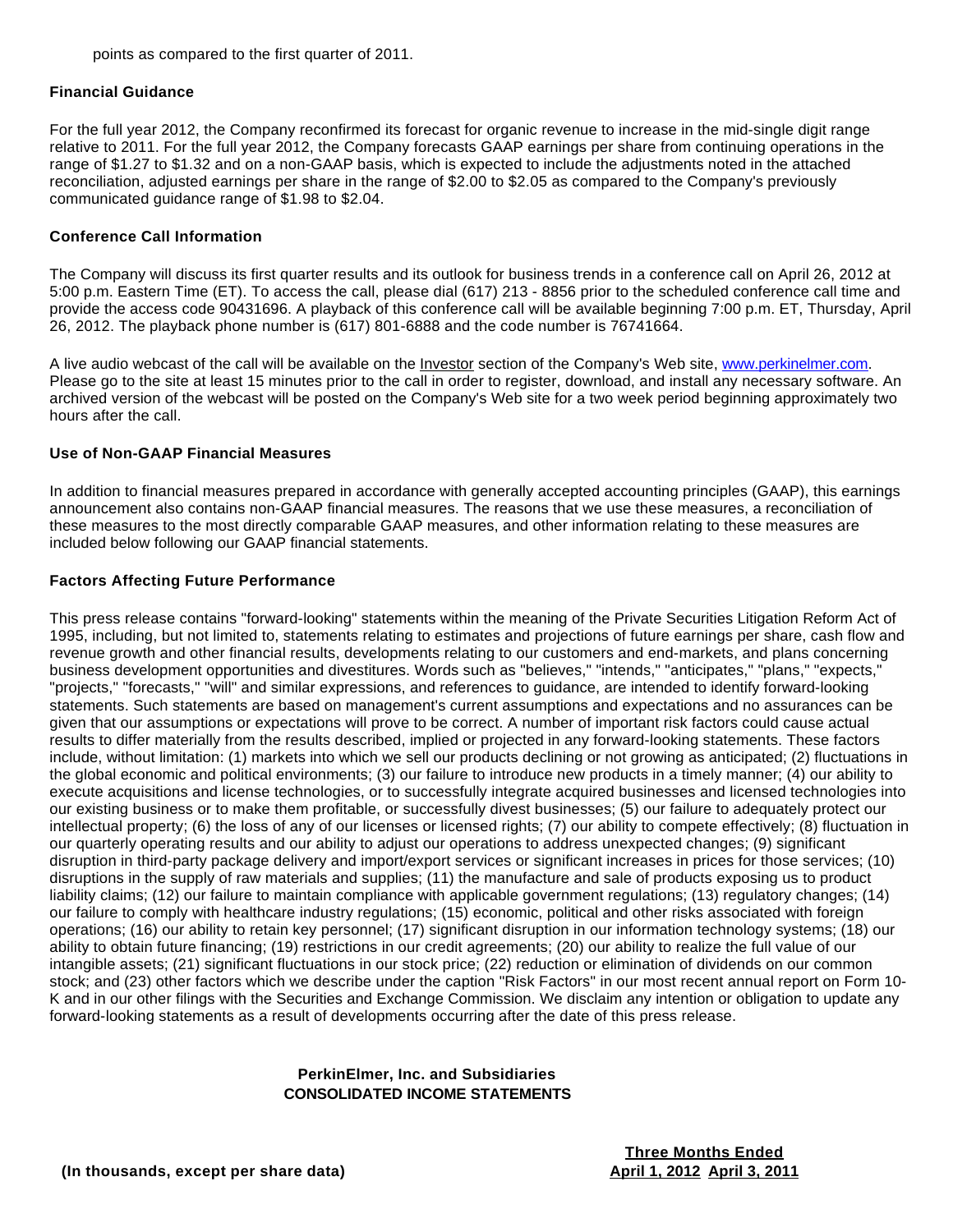| <b>Revenue</b>                                                                    | \$<br>510,890   | \$<br>447,178 |
|-----------------------------------------------------------------------------------|-----------------|---------------|
| Cost of revenue                                                                   | 278,876         | 246,867       |
| Research and development expenses                                                 | 32,624          | 26,185        |
| Selling, general and administrative expenses                                      | 156,849         | 132,695       |
| Restructuring and lease charges, net                                              | 6,159           |               |
|                                                                                   |                 |               |
| Operating income from continuing operations                                       | 36,382          | 41,431        |
| Interest income                                                                   | (210)           | (322)         |
| Interest expense                                                                  | 11,437          | 3,916         |
| Other expense                                                                     | 1,603           | 2,162         |
| Income from continuing operations before income taxes                             | 23,552          | 35,675        |
| Provision for income taxes                                                        | 1,476           | 8,384         |
| Net income from continuing operations                                             | 22,076          | 27,291        |
| Gain (loss) on disposition of discontinued operations, before income taxes        | 535             | (1,584)       |
| Provision for income taxes on discontinued operations and dispositions            | 42              | 794           |
|                                                                                   |                 |               |
| Net income (loss) from discontinued operations and dispositions                   | 493             | (2,378)       |
| Net income                                                                        | \$<br>22,569    | \$<br>24,913  |
|                                                                                   |                 |               |
| Diluted earnings (loss) per share:                                                |                 |               |
| Net income from continuing operations                                             | \$<br>0.19      | \$<br>0.24    |
|                                                                                   |                 |               |
| Net income (loss) from discontinued operations and dispositions                   | 0.00            | (0.02)        |
| Net income                                                                        | \$<br>$0.20$ \$ | 0.22          |
|                                                                                   |                 |               |
| Weighted average diluted shares of common stock outstanding                       | 114,119         | 115,140       |
| ABOVE PREPARED IN ACCORDANCE WITH GAAP                                            |                 |               |
| <b>Additional Supplemental Information:</b><br>(per share, continuing operations) |                 |               |
| GAAP EPS from continuing operations                                               | \$<br>0.19      | \$<br>0.24    |
| Amortization of intangible assets, net of income taxes                            | 0.13            | 0.09          |
| Purchase accounting adjustments, net of income taxes                              | 0.06            | 0.00          |
| Acquisition-related costs, net of income taxes                                    | 0.00            | 0.02          |
| Mark to market and curtailments on post-retirement benefits, net of income taxes  | 0.01            | (0.00)        |
| Restructuring and lease charges, net of income taxes                              | 0.04            |               |
| <b>Adjusted EPS</b>                                                               | \$<br>0.43      | \$<br>0.35    |
|                                                                                   |                 |               |

**PerkinElmer, Inc. and Subsidiaries REVENUE AND OPERATING INCOME (LOSS)**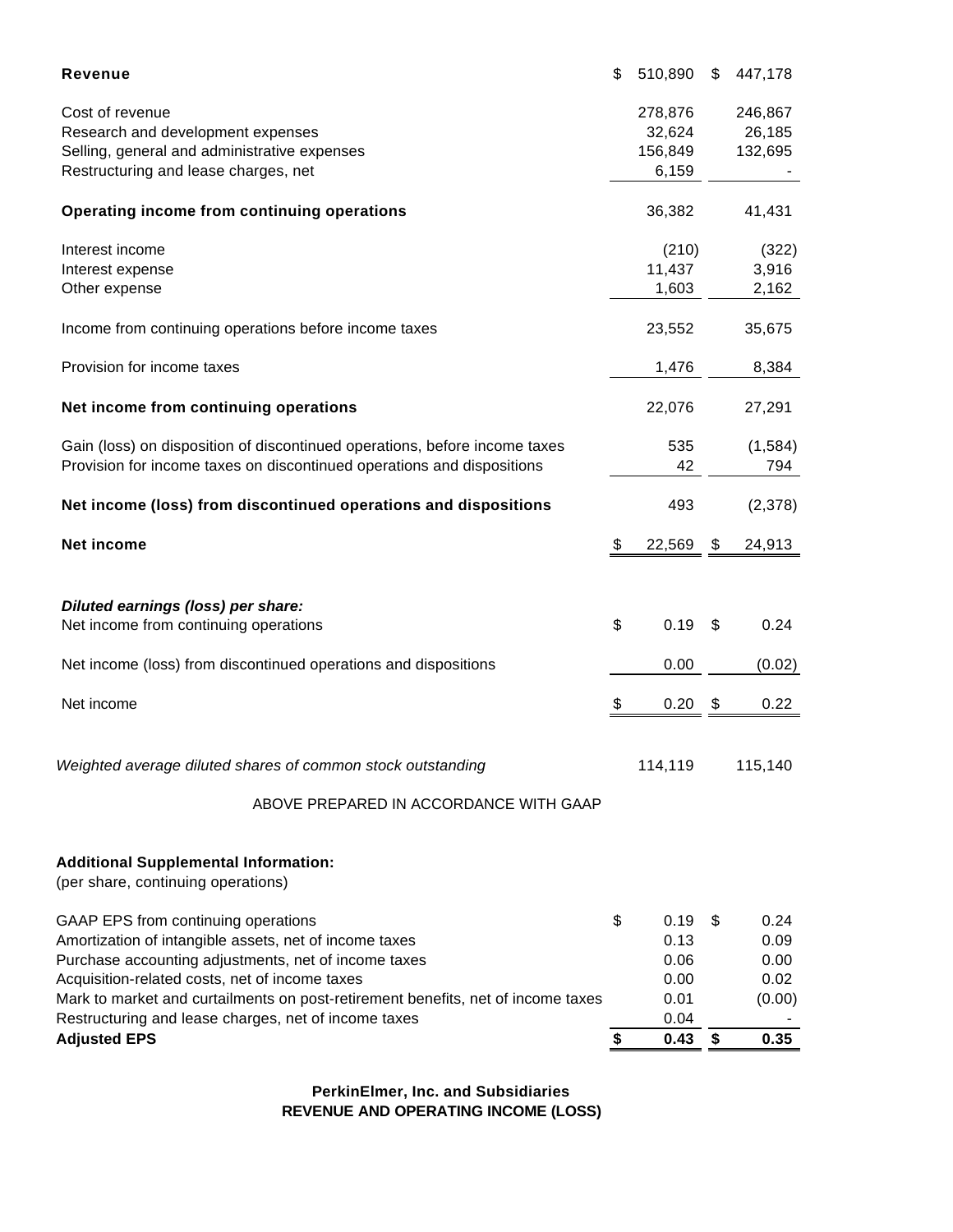|                                      |                                                             | <b>Three Months Ended</b> |                             |
|--------------------------------------|-------------------------------------------------------------|---------------------------|-----------------------------|
| (In thousands)                       |                                                             |                           | April 1, 2012 April 3, 2011 |
| <b>Human Health</b>                  | Revenue                                                     | \$<br>253,961 \$          | 201,321                     |
|                                      | Purchase accounting adjustments                             | 2,411                     | 191                         |
|                                      | <b>Adjusted Revenue</b>                                     | 256,372                   | 201,512                     |
|                                      | Operating income                                            | 21,945                    | 21,537                      |
|                                      | OP%                                                         | 8.6%                      | 10.7%                       |
|                                      | Amortization of intangible assets                           | 17,666                    | 12,650                      |
|                                      | Purchase accounting adjustments                             | 7,470                     | 592                         |
|                                      | Acquisition-related costs                                   | 191                       | 2,244                       |
|                                      | Restructuring and lease charges, net                        | 4,941                     |                             |
|                                      | Adjusted operating income                                   | \$<br>52,213\$            | 37,023                      |
|                                      | Adjusted OP%                                                | 20.4%                     | 18.4%                       |
|                                      | Revenue                                                     |                           |                             |
| <b>Environmental Health</b>          |                                                             | \$<br>256,929 \$          | 245,857                     |
|                                      | Purchase accounting adjustments                             | 4,062                     |                             |
|                                      | <b>Adjusted Revenue</b>                                     | 260,991                   | 245,857                     |
|                                      | Operating income                                            | 26,395                    | 30,242                      |
|                                      | OP%                                                         | 10.3%                     | 12.3%                       |
|                                      | Amortization of intangible assets                           | 5,733                     | 3,735                       |
|                                      | Purchase accounting adjustments                             | 4,077                     |                             |
|                                      | Acquisition-related costs                                   | 60                        | 626                         |
|                                      | Restructuring and lease charges, net                        | 1,218                     |                             |
|                                      | Adjusted operating income                                   | \$<br>37,483 \$           | 34,603                      |
|                                      | Adjusted OP%                                                | 14.4%                     | 14.1%                       |
| Corporate                            | Operating loss                                              | (11, 958)                 | (10, 348)                   |
|                                      | Mark to market and curtailments on post-retirement benefits | 1,219                     | (163)                       |
|                                      | Adjusted operating loss                                     | \$<br>$(10, 739)$ \$      | (10, 511)                   |
|                                      |                                                             |                           |                             |
| <b>Continuing Operations Revenue</b> |                                                             | \$<br>510,890\$           | 447,178                     |
|                                      | Purchase accounting adjustments                             | 6,473                     | 191                         |
|                                      | <b>Adjusted Revenue</b>                                     | 517,363                   | 447,369                     |
|                                      | Operating income                                            | 36,382                    | 41,431                      |
|                                      | OP%                                                         | 7.1%                      | 9.3%                        |
|                                      | Amortization of intangible assets                           | 23,399                    | 16,385                      |
|                                      | Purchase accounting adjustments                             | 11,547                    | 592                         |
|                                      | Acquisition-related costs                                   | 251                       | 2,870                       |
|                                      | Mark to market and curtailments on post-retirement benefits | 1,219                     | (163)                       |
|                                      | Restructuring and lease charges, net                        | 6,159                     |                             |
|                                      | Adjusted operating income                                   | \$<br>78,957\$            | 61,115                      |
|                                      | <b>Adjusted OP%</b>                                         | 15.3%                     | 13.7%                       |

REPORTED REVENUE AND REPORTED OPERATING INCOME (LOSS) PREPARED IN ACCORDANCE WITH GAAP

**PerkinElmer, Inc. and Subsidiaries CONSOLIDATED STATEMENTS OF CASH FLOWS**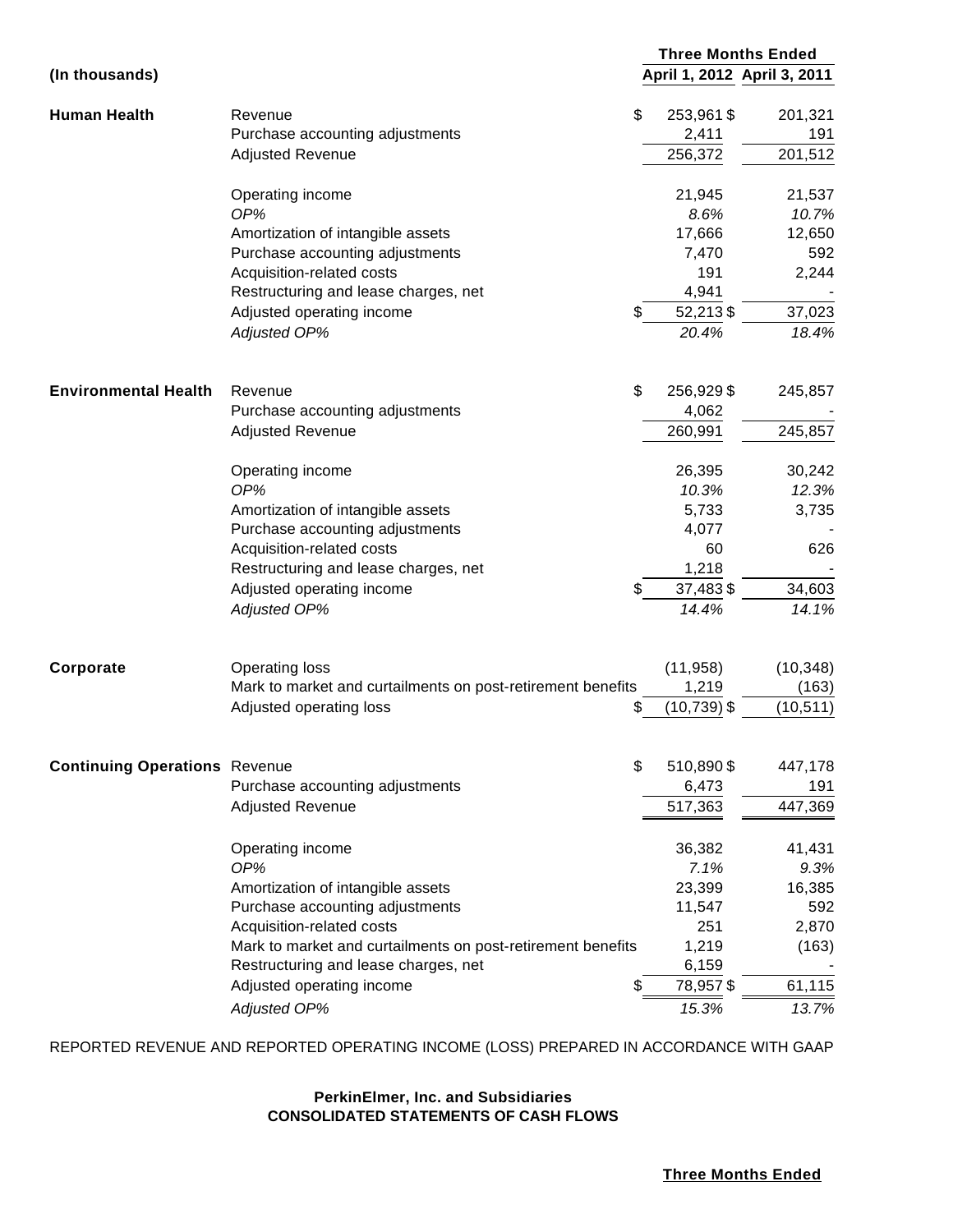# **(In thousands)**

| Net income<br>\$<br>22,569<br>24,913<br>\$<br>Add: Net (income) loss from discontinued operations and dispositions<br>(493)<br>2,378<br>Net income from continuing operations<br>22,076<br>27,291<br>Adjustments to reconcile net income from continuing operations<br>to net cash provided by continuing operations:<br>Stock-based compensation<br>5,476<br>3,054<br>Restructuring and lease charges, net<br>6,159<br>Amortization of deferred debt issuance costs<br>867<br>635<br>Depreciation and amortization<br>32,007<br>23,953<br>110<br>Amortization of acquired inventory revaluation<br>4,495<br>Changes in assets and liabilities which provided (used) cash, excluding effects from<br>companies purchased and divested:<br>Accounts receivable, net<br>5,850<br>24,609<br>(9,743)<br>Inventories, net<br>(12, 970)<br>Accounts payable<br>(11, 719)<br>(16, 330)<br>Accrued expenses and other<br>(6, 299)<br>(36, 981)<br>15,260<br>47,280<br>Net cash provided by operating activities of continuing operations<br>Net cash provided by (used in) operating activities of discontinued operations<br>279<br>(4,629)<br>Net cash provided by operating activities<br>15,539<br>42,651<br><b>Investing activities:</b><br>Capital expenditures<br>(5,228)<br>(7,681)<br>Payments for acquisitions and investments, net of cash and cash equivalents acquired<br>(56, 602)<br>(5, 228)<br>Net cash used in investing activities<br>(64, 283)<br><b>Financing activities:</b><br>Payments on debt<br>(122,000)<br>(118, 200)<br>Proceeds from borrowings<br>111,000<br>208,000<br>Payments of debt issuance costs<br>(279)<br>Payments on other credit facilities<br>(38)<br>Payments for acquisition related contingent consideration<br>(137)<br>Tax benefit from exercise of common stock options<br>7,772<br>1,139<br>Proceeds from issuance of common stock under stock plans<br>18,030<br>9,499<br>(109, 224)<br>Purchases of common stock<br>(1,632)<br>(7, 922)<br>(8, 106)<br>Dividends paid<br>Net cash used in financing activities of continuing operations<br>(10, 195)<br>(1,903)<br>Net cash used in financing activities of discontinued operations<br>(1,908)<br>Net cash used in financing activities<br>(10, 195)<br>(3, 811)<br>Effect of exchange rate changes on cash and cash equivalents<br>2,299<br>21,205<br>Net increase (decrease) in cash and cash equivalents<br>2,415<br>(4, 238)<br>Cash and cash equivalents at beginning of period<br>142,342<br>420,086<br>Cash and cash equivalents at end of period<br>144,757<br>415,848<br>\$<br>\$ | <b>Operating activities:</b> |  |
|-----------------------------------------------------------------------------------------------------------------------------------------------------------------------------------------------------------------------------------------------------------------------------------------------------------------------------------------------------------------------------------------------------------------------------------------------------------------------------------------------------------------------------------------------------------------------------------------------------------------------------------------------------------------------------------------------------------------------------------------------------------------------------------------------------------------------------------------------------------------------------------------------------------------------------------------------------------------------------------------------------------------------------------------------------------------------------------------------------------------------------------------------------------------------------------------------------------------------------------------------------------------------------------------------------------------------------------------------------------------------------------------------------------------------------------------------------------------------------------------------------------------------------------------------------------------------------------------------------------------------------------------------------------------------------------------------------------------------------------------------------------------------------------------------------------------------------------------------------------------------------------------------------------------------------------------------------------------------------------------------------------------------------------------------------------------------------------------------------------------------------------------------------------------------------------------------------------------------------------------------------------------------------------------------------------------------------------------------------------------------------------------------------------------------------------------------------------------------------------------------------------------------------------------------------------------------------------------|------------------------------|--|
|                                                                                                                                                                                                                                                                                                                                                                                                                                                                                                                                                                                                                                                                                                                                                                                                                                                                                                                                                                                                                                                                                                                                                                                                                                                                                                                                                                                                                                                                                                                                                                                                                                                                                                                                                                                                                                                                                                                                                                                                                                                                                                                                                                                                                                                                                                                                                                                                                                                                                                                                                                                         |                              |  |
|                                                                                                                                                                                                                                                                                                                                                                                                                                                                                                                                                                                                                                                                                                                                                                                                                                                                                                                                                                                                                                                                                                                                                                                                                                                                                                                                                                                                                                                                                                                                                                                                                                                                                                                                                                                                                                                                                                                                                                                                                                                                                                                                                                                                                                                                                                                                                                                                                                                                                                                                                                                         |                              |  |
|                                                                                                                                                                                                                                                                                                                                                                                                                                                                                                                                                                                                                                                                                                                                                                                                                                                                                                                                                                                                                                                                                                                                                                                                                                                                                                                                                                                                                                                                                                                                                                                                                                                                                                                                                                                                                                                                                                                                                                                                                                                                                                                                                                                                                                                                                                                                                                                                                                                                                                                                                                                         |                              |  |
|                                                                                                                                                                                                                                                                                                                                                                                                                                                                                                                                                                                                                                                                                                                                                                                                                                                                                                                                                                                                                                                                                                                                                                                                                                                                                                                                                                                                                                                                                                                                                                                                                                                                                                                                                                                                                                                                                                                                                                                                                                                                                                                                                                                                                                                                                                                                                                                                                                                                                                                                                                                         |                              |  |
|                                                                                                                                                                                                                                                                                                                                                                                                                                                                                                                                                                                                                                                                                                                                                                                                                                                                                                                                                                                                                                                                                                                                                                                                                                                                                                                                                                                                                                                                                                                                                                                                                                                                                                                                                                                                                                                                                                                                                                                                                                                                                                                                                                                                                                                                                                                                                                                                                                                                                                                                                                                         |                              |  |
|                                                                                                                                                                                                                                                                                                                                                                                                                                                                                                                                                                                                                                                                                                                                                                                                                                                                                                                                                                                                                                                                                                                                                                                                                                                                                                                                                                                                                                                                                                                                                                                                                                                                                                                                                                                                                                                                                                                                                                                                                                                                                                                                                                                                                                                                                                                                                                                                                                                                                                                                                                                         |                              |  |
|                                                                                                                                                                                                                                                                                                                                                                                                                                                                                                                                                                                                                                                                                                                                                                                                                                                                                                                                                                                                                                                                                                                                                                                                                                                                                                                                                                                                                                                                                                                                                                                                                                                                                                                                                                                                                                                                                                                                                                                                                                                                                                                                                                                                                                                                                                                                                                                                                                                                                                                                                                                         |                              |  |
|                                                                                                                                                                                                                                                                                                                                                                                                                                                                                                                                                                                                                                                                                                                                                                                                                                                                                                                                                                                                                                                                                                                                                                                                                                                                                                                                                                                                                                                                                                                                                                                                                                                                                                                                                                                                                                                                                                                                                                                                                                                                                                                                                                                                                                                                                                                                                                                                                                                                                                                                                                                         |                              |  |
|                                                                                                                                                                                                                                                                                                                                                                                                                                                                                                                                                                                                                                                                                                                                                                                                                                                                                                                                                                                                                                                                                                                                                                                                                                                                                                                                                                                                                                                                                                                                                                                                                                                                                                                                                                                                                                                                                                                                                                                                                                                                                                                                                                                                                                                                                                                                                                                                                                                                                                                                                                                         |                              |  |
|                                                                                                                                                                                                                                                                                                                                                                                                                                                                                                                                                                                                                                                                                                                                                                                                                                                                                                                                                                                                                                                                                                                                                                                                                                                                                                                                                                                                                                                                                                                                                                                                                                                                                                                                                                                                                                                                                                                                                                                                                                                                                                                                                                                                                                                                                                                                                                                                                                                                                                                                                                                         |                              |  |
|                                                                                                                                                                                                                                                                                                                                                                                                                                                                                                                                                                                                                                                                                                                                                                                                                                                                                                                                                                                                                                                                                                                                                                                                                                                                                                                                                                                                                                                                                                                                                                                                                                                                                                                                                                                                                                                                                                                                                                                                                                                                                                                                                                                                                                                                                                                                                                                                                                                                                                                                                                                         |                              |  |
|                                                                                                                                                                                                                                                                                                                                                                                                                                                                                                                                                                                                                                                                                                                                                                                                                                                                                                                                                                                                                                                                                                                                                                                                                                                                                                                                                                                                                                                                                                                                                                                                                                                                                                                                                                                                                                                                                                                                                                                                                                                                                                                                                                                                                                                                                                                                                                                                                                                                                                                                                                                         |                              |  |
|                                                                                                                                                                                                                                                                                                                                                                                                                                                                                                                                                                                                                                                                                                                                                                                                                                                                                                                                                                                                                                                                                                                                                                                                                                                                                                                                                                                                                                                                                                                                                                                                                                                                                                                                                                                                                                                                                                                                                                                                                                                                                                                                                                                                                                                                                                                                                                                                                                                                                                                                                                                         |                              |  |
|                                                                                                                                                                                                                                                                                                                                                                                                                                                                                                                                                                                                                                                                                                                                                                                                                                                                                                                                                                                                                                                                                                                                                                                                                                                                                                                                                                                                                                                                                                                                                                                                                                                                                                                                                                                                                                                                                                                                                                                                                                                                                                                                                                                                                                                                                                                                                                                                                                                                                                                                                                                         |                              |  |
|                                                                                                                                                                                                                                                                                                                                                                                                                                                                                                                                                                                                                                                                                                                                                                                                                                                                                                                                                                                                                                                                                                                                                                                                                                                                                                                                                                                                                                                                                                                                                                                                                                                                                                                                                                                                                                                                                                                                                                                                                                                                                                                                                                                                                                                                                                                                                                                                                                                                                                                                                                                         |                              |  |
|                                                                                                                                                                                                                                                                                                                                                                                                                                                                                                                                                                                                                                                                                                                                                                                                                                                                                                                                                                                                                                                                                                                                                                                                                                                                                                                                                                                                                                                                                                                                                                                                                                                                                                                                                                                                                                                                                                                                                                                                                                                                                                                                                                                                                                                                                                                                                                                                                                                                                                                                                                                         |                              |  |
|                                                                                                                                                                                                                                                                                                                                                                                                                                                                                                                                                                                                                                                                                                                                                                                                                                                                                                                                                                                                                                                                                                                                                                                                                                                                                                                                                                                                                                                                                                                                                                                                                                                                                                                                                                                                                                                                                                                                                                                                                                                                                                                                                                                                                                                                                                                                                                                                                                                                                                                                                                                         |                              |  |
|                                                                                                                                                                                                                                                                                                                                                                                                                                                                                                                                                                                                                                                                                                                                                                                                                                                                                                                                                                                                                                                                                                                                                                                                                                                                                                                                                                                                                                                                                                                                                                                                                                                                                                                                                                                                                                                                                                                                                                                                                                                                                                                                                                                                                                                                                                                                                                                                                                                                                                                                                                                         |                              |  |
|                                                                                                                                                                                                                                                                                                                                                                                                                                                                                                                                                                                                                                                                                                                                                                                                                                                                                                                                                                                                                                                                                                                                                                                                                                                                                                                                                                                                                                                                                                                                                                                                                                                                                                                                                                                                                                                                                                                                                                                                                                                                                                                                                                                                                                                                                                                                                                                                                                                                                                                                                                                         |                              |  |
|                                                                                                                                                                                                                                                                                                                                                                                                                                                                                                                                                                                                                                                                                                                                                                                                                                                                                                                                                                                                                                                                                                                                                                                                                                                                                                                                                                                                                                                                                                                                                                                                                                                                                                                                                                                                                                                                                                                                                                                                                                                                                                                                                                                                                                                                                                                                                                                                                                                                                                                                                                                         |                              |  |
|                                                                                                                                                                                                                                                                                                                                                                                                                                                                                                                                                                                                                                                                                                                                                                                                                                                                                                                                                                                                                                                                                                                                                                                                                                                                                                                                                                                                                                                                                                                                                                                                                                                                                                                                                                                                                                                                                                                                                                                                                                                                                                                                                                                                                                                                                                                                                                                                                                                                                                                                                                                         |                              |  |
|                                                                                                                                                                                                                                                                                                                                                                                                                                                                                                                                                                                                                                                                                                                                                                                                                                                                                                                                                                                                                                                                                                                                                                                                                                                                                                                                                                                                                                                                                                                                                                                                                                                                                                                                                                                                                                                                                                                                                                                                                                                                                                                                                                                                                                                                                                                                                                                                                                                                                                                                                                                         |                              |  |
|                                                                                                                                                                                                                                                                                                                                                                                                                                                                                                                                                                                                                                                                                                                                                                                                                                                                                                                                                                                                                                                                                                                                                                                                                                                                                                                                                                                                                                                                                                                                                                                                                                                                                                                                                                                                                                                                                                                                                                                                                                                                                                                                                                                                                                                                                                                                                                                                                                                                                                                                                                                         |                              |  |
|                                                                                                                                                                                                                                                                                                                                                                                                                                                                                                                                                                                                                                                                                                                                                                                                                                                                                                                                                                                                                                                                                                                                                                                                                                                                                                                                                                                                                                                                                                                                                                                                                                                                                                                                                                                                                                                                                                                                                                                                                                                                                                                                                                                                                                                                                                                                                                                                                                                                                                                                                                                         |                              |  |
|                                                                                                                                                                                                                                                                                                                                                                                                                                                                                                                                                                                                                                                                                                                                                                                                                                                                                                                                                                                                                                                                                                                                                                                                                                                                                                                                                                                                                                                                                                                                                                                                                                                                                                                                                                                                                                                                                                                                                                                                                                                                                                                                                                                                                                                                                                                                                                                                                                                                                                                                                                                         |                              |  |
|                                                                                                                                                                                                                                                                                                                                                                                                                                                                                                                                                                                                                                                                                                                                                                                                                                                                                                                                                                                                                                                                                                                                                                                                                                                                                                                                                                                                                                                                                                                                                                                                                                                                                                                                                                                                                                                                                                                                                                                                                                                                                                                                                                                                                                                                                                                                                                                                                                                                                                                                                                                         |                              |  |
|                                                                                                                                                                                                                                                                                                                                                                                                                                                                                                                                                                                                                                                                                                                                                                                                                                                                                                                                                                                                                                                                                                                                                                                                                                                                                                                                                                                                                                                                                                                                                                                                                                                                                                                                                                                                                                                                                                                                                                                                                                                                                                                                                                                                                                                                                                                                                                                                                                                                                                                                                                                         |                              |  |
|                                                                                                                                                                                                                                                                                                                                                                                                                                                                                                                                                                                                                                                                                                                                                                                                                                                                                                                                                                                                                                                                                                                                                                                                                                                                                                                                                                                                                                                                                                                                                                                                                                                                                                                                                                                                                                                                                                                                                                                                                                                                                                                                                                                                                                                                                                                                                                                                                                                                                                                                                                                         |                              |  |
|                                                                                                                                                                                                                                                                                                                                                                                                                                                                                                                                                                                                                                                                                                                                                                                                                                                                                                                                                                                                                                                                                                                                                                                                                                                                                                                                                                                                                                                                                                                                                                                                                                                                                                                                                                                                                                                                                                                                                                                                                                                                                                                                                                                                                                                                                                                                                                                                                                                                                                                                                                                         |                              |  |
|                                                                                                                                                                                                                                                                                                                                                                                                                                                                                                                                                                                                                                                                                                                                                                                                                                                                                                                                                                                                                                                                                                                                                                                                                                                                                                                                                                                                                                                                                                                                                                                                                                                                                                                                                                                                                                                                                                                                                                                                                                                                                                                                                                                                                                                                                                                                                                                                                                                                                                                                                                                         |                              |  |
|                                                                                                                                                                                                                                                                                                                                                                                                                                                                                                                                                                                                                                                                                                                                                                                                                                                                                                                                                                                                                                                                                                                                                                                                                                                                                                                                                                                                                                                                                                                                                                                                                                                                                                                                                                                                                                                                                                                                                                                                                                                                                                                                                                                                                                                                                                                                                                                                                                                                                                                                                                                         |                              |  |
|                                                                                                                                                                                                                                                                                                                                                                                                                                                                                                                                                                                                                                                                                                                                                                                                                                                                                                                                                                                                                                                                                                                                                                                                                                                                                                                                                                                                                                                                                                                                                                                                                                                                                                                                                                                                                                                                                                                                                                                                                                                                                                                                                                                                                                                                                                                                                                                                                                                                                                                                                                                         |                              |  |
|                                                                                                                                                                                                                                                                                                                                                                                                                                                                                                                                                                                                                                                                                                                                                                                                                                                                                                                                                                                                                                                                                                                                                                                                                                                                                                                                                                                                                                                                                                                                                                                                                                                                                                                                                                                                                                                                                                                                                                                                                                                                                                                                                                                                                                                                                                                                                                                                                                                                                                                                                                                         |                              |  |
|                                                                                                                                                                                                                                                                                                                                                                                                                                                                                                                                                                                                                                                                                                                                                                                                                                                                                                                                                                                                                                                                                                                                                                                                                                                                                                                                                                                                                                                                                                                                                                                                                                                                                                                                                                                                                                                                                                                                                                                                                                                                                                                                                                                                                                                                                                                                                                                                                                                                                                                                                                                         |                              |  |
|                                                                                                                                                                                                                                                                                                                                                                                                                                                                                                                                                                                                                                                                                                                                                                                                                                                                                                                                                                                                                                                                                                                                                                                                                                                                                                                                                                                                                                                                                                                                                                                                                                                                                                                                                                                                                                                                                                                                                                                                                                                                                                                                                                                                                                                                                                                                                                                                                                                                                                                                                                                         |                              |  |
|                                                                                                                                                                                                                                                                                                                                                                                                                                                                                                                                                                                                                                                                                                                                                                                                                                                                                                                                                                                                                                                                                                                                                                                                                                                                                                                                                                                                                                                                                                                                                                                                                                                                                                                                                                                                                                                                                                                                                                                                                                                                                                                                                                                                                                                                                                                                                                                                                                                                                                                                                                                         |                              |  |
|                                                                                                                                                                                                                                                                                                                                                                                                                                                                                                                                                                                                                                                                                                                                                                                                                                                                                                                                                                                                                                                                                                                                                                                                                                                                                                                                                                                                                                                                                                                                                                                                                                                                                                                                                                                                                                                                                                                                                                                                                                                                                                                                                                                                                                                                                                                                                                                                                                                                                                                                                                                         |                              |  |
|                                                                                                                                                                                                                                                                                                                                                                                                                                                                                                                                                                                                                                                                                                                                                                                                                                                                                                                                                                                                                                                                                                                                                                                                                                                                                                                                                                                                                                                                                                                                                                                                                                                                                                                                                                                                                                                                                                                                                                                                                                                                                                                                                                                                                                                                                                                                                                                                                                                                                                                                                                                         |                              |  |
|                                                                                                                                                                                                                                                                                                                                                                                                                                                                                                                                                                                                                                                                                                                                                                                                                                                                                                                                                                                                                                                                                                                                                                                                                                                                                                                                                                                                                                                                                                                                                                                                                                                                                                                                                                                                                                                                                                                                                                                                                                                                                                                                                                                                                                                                                                                                                                                                                                                                                                                                                                                         |                              |  |
|                                                                                                                                                                                                                                                                                                                                                                                                                                                                                                                                                                                                                                                                                                                                                                                                                                                                                                                                                                                                                                                                                                                                                                                                                                                                                                                                                                                                                                                                                                                                                                                                                                                                                                                                                                                                                                                                                                                                                                                                                                                                                                                                                                                                                                                                                                                                                                                                                                                                                                                                                                                         |                              |  |
|                                                                                                                                                                                                                                                                                                                                                                                                                                                                                                                                                                                                                                                                                                                                                                                                                                                                                                                                                                                                                                                                                                                                                                                                                                                                                                                                                                                                                                                                                                                                                                                                                                                                                                                                                                                                                                                                                                                                                                                                                                                                                                                                                                                                                                                                                                                                                                                                                                                                                                                                                                                         |                              |  |

# PREPARED IN ACCORDANCE WITH GAAP

# **PerkinElmer, Inc. and Subsidiaries CONSOLIDATED BALANCE SHEETS**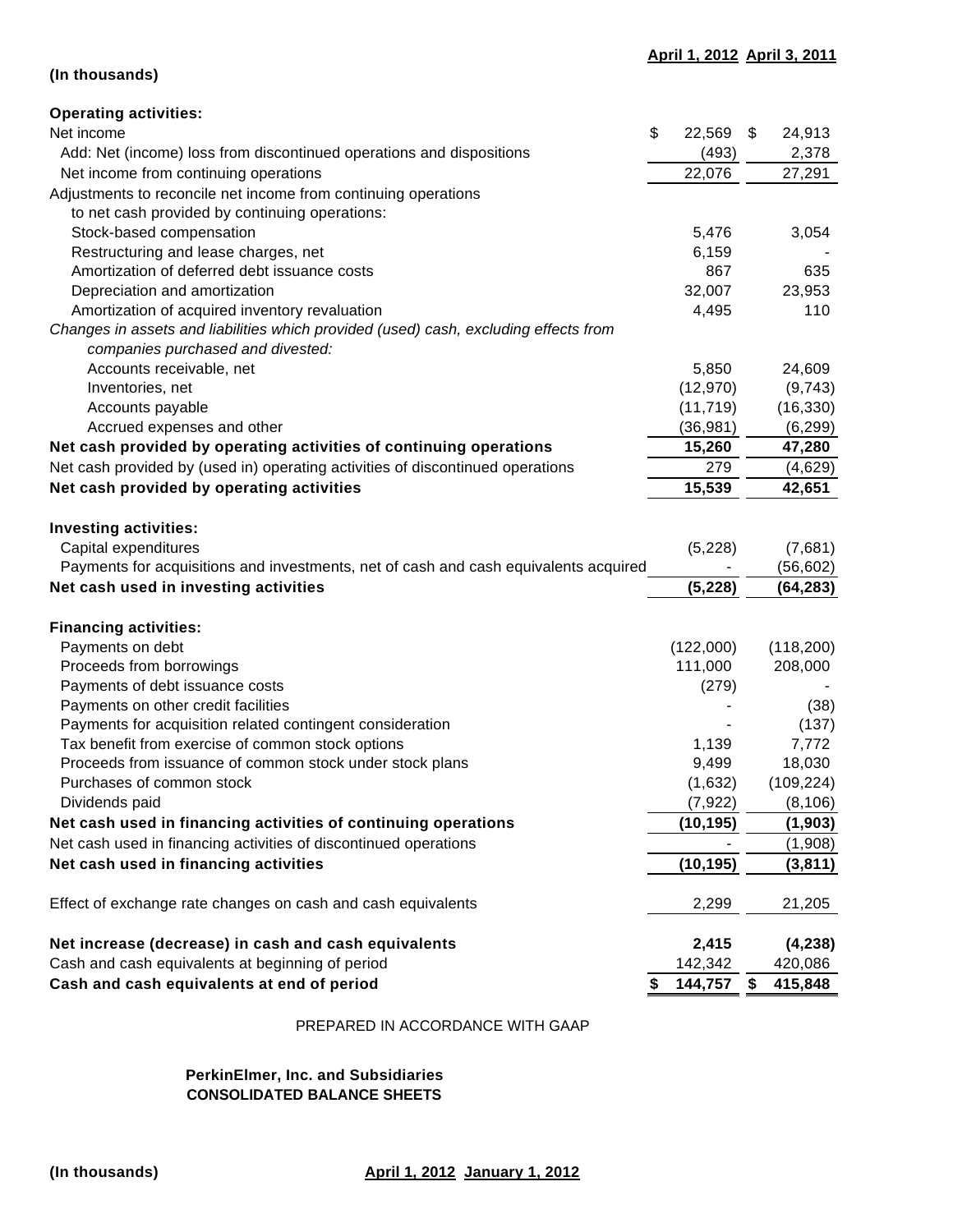| Current assets:                                    |               |    |            |
|----------------------------------------------------|---------------|----|------------|
| Cash and cash equivalents                          | \$<br>144,757 | S  | 142,342    |
| Accounts receivable, net                           | 407,867       |    | 409,888    |
| Inventories, net                                   | 251,858       |    | 240,763    |
| Other current assets                               | 103,380       |    | 69,023     |
| Current assets of discontinued operations          | 202           |    | 202        |
| Total current assets                               | 908,064       |    | 862,218    |
| Property, plant and equipment, net:                |               |    |            |
| At cost                                            | 458,233       |    | 451,953    |
| Accumulated depreciation                           | (286, 550)    |    | (277, 386) |
| Property, plant and equipment, net                 | 171,683       |    | 174,567    |
| Marketable securities and investments              | 1,113         |    | 1,105      |
| Intangible assets, net                             | 638,763       |    | 661,607    |
| Goodwill                                           | 2,103,059     |    | 2,093,626  |
| Other assets, net                                  | 41,556        |    | 41,075     |
| <b>Total assets</b>                                | \$3,864,238   | \$ | 3,834,198  |
| <b>Current liabilities:</b>                        |               |    |            |
| Accounts payable                                   | \$<br>163,003 | \$ | 173,153    |
| Accrued restructuring costs                        | 15,056        |    | 13,958     |
| Accrued expenses                                   | 423,517       |    | 411,526    |
| Current liabilities of discontinued operations     | 1,210         |    | 1,429      |
| <b>Total current liabilities</b>                   | 602,786       |    | 600,066    |
|                                                    |               |    |            |
| Long-term debt                                     | 933,971       |    | 944,908    |
| Long-term restructuring costs                      | 8,437         |    | 8,928      |
| Other long-term liabilities                        | 436,461       |    | 438,080    |
| <b>Total liabilities</b>                           | 1,981,655     |    | 1,991,982  |
| والمتحام وبالمسحون المرورات الملويات ووبلا وورومات |               |    |            |

Commitments and contingencies

| Total stockholders' equity                              | 1,882,583 | 1,842,216 |
|---------------------------------------------------------|-----------|-----------|
| Total liabilities and stockholders' equity \$ 3,864,238 |           | 3.834.198 |

# PREPARED IN ACCORDANCE WITH GAAP

# **PerkinElmer, Inc. and Subsidiaries RECONCILIATION OF GAAP TO NON-GAAP FINANCIAL MEASURES**

| (In millions, except per share data)                        | <b>PKI</b>                |         |                      |       |
|-------------------------------------------------------------|---------------------------|---------|----------------------|-------|
|                                                             | <b>Three Months Ended</b> |         |                      |       |
|                                                             | <u>April 1, 2012</u>      |         | <u>April 3, 2011</u> |       |
| <b>Adjusted revenue:</b>                                    |                           |         |                      |       |
| Revenue                                                     | \$510.9                   |         | \$447.2              |       |
| Purchase accounting adjustments                             | 6.5                       |         | 0.2                  |       |
| Adjusted revenue                                            | \$517.4                   |         | \$447.4              |       |
|                                                             |                           |         |                      |       |
| Adjusted gross margin:                                      |                           |         |                      |       |
| Gross margin                                                | \$232.0                   |         | 45.4% \$200.3        | 44.8% |
| Amortization of intangible assets                           | 13.0                      | 2.5%    | 11.4                 | 2.6%  |
| Purchase accounting adjustments                             | 11.0                      | $2.1\%$ | 0.3                  | 0.1%  |
| Mark to market and curtailments on post-retirement benefits | $1.2^{\circ}$             | 0.2%    | (0.2)                | 0.0%  |
| Adjusted gross margin                                       | \$257.2                   |         | 49.7% \$211.9        | 47.4% |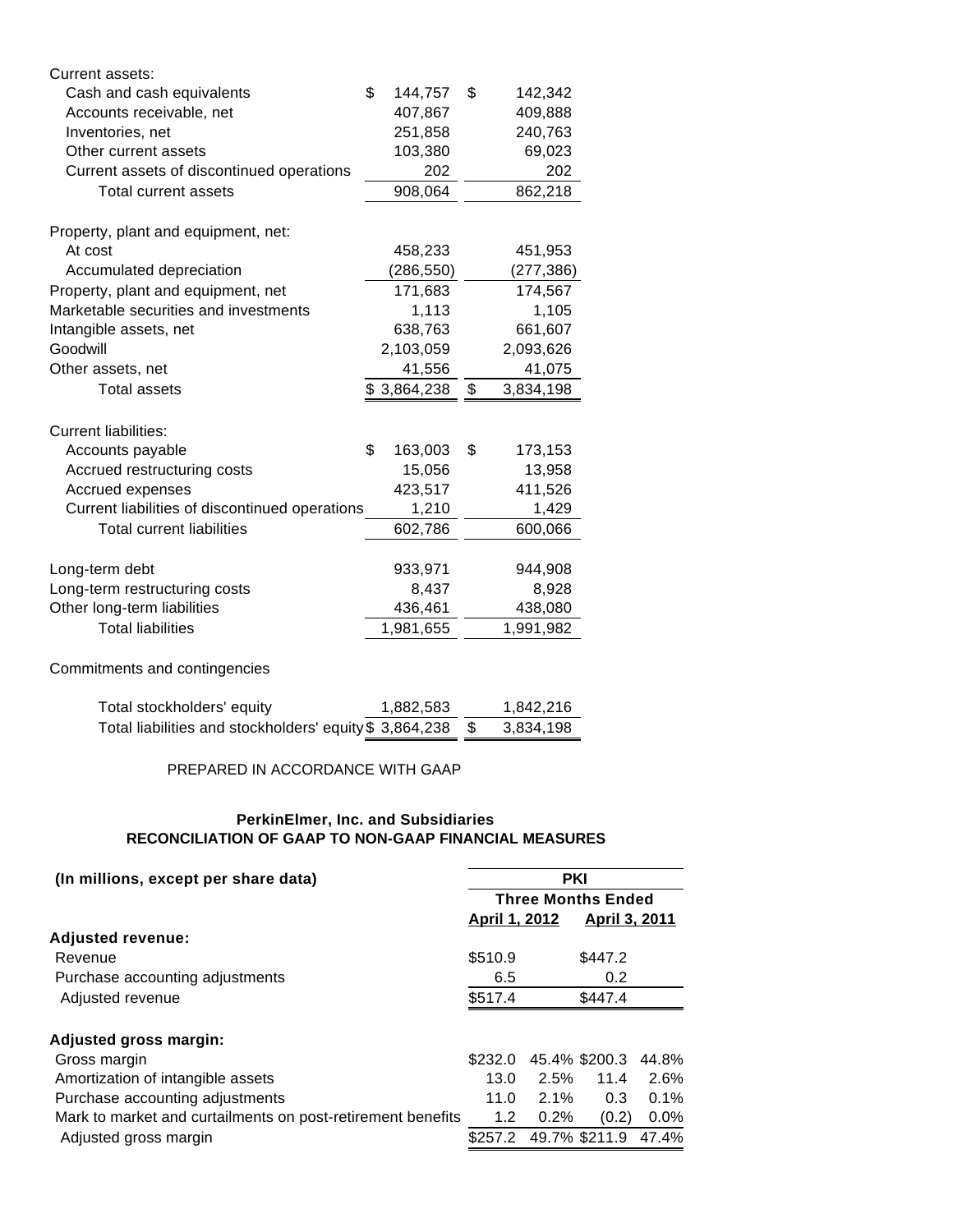| <b>Adjusted SG&amp;A:</b><br>SG&A                                                                              |                                                  |                 |                           |                |
|----------------------------------------------------------------------------------------------------------------|--------------------------------------------------|-----------------|---------------------------|----------------|
| Amortization of intangible assets                                                                              | \$156.8                                          | $(10.3) -2.0\%$ | 30.7% \$132.7 29.7%       | $(4.6) -1.0\%$ |
| Purchase accounting adjustments                                                                                |                                                  | $(0.6) -0.1\%$  |                           | $(0.3) -0.1\%$ |
| Acquisition-related costs                                                                                      | (0.3)                                            | 0.0%            | (2.9)                     | $-0.6%$        |
| Adjusted SG&A                                                                                                  | \$145.7                                          |                 | 28.2% \$124.9             | 27.9%          |
|                                                                                                                |                                                  |                 |                           |                |
| <b>Adjusted R&amp;D:</b>                                                                                       |                                                  |                 |                           |                |
| R&D                                                                                                            | \$32.6                                           |                 | 6.4% \$26.2               | 5.9%           |
| Amortization of intangible assets                                                                              | (0.1)                                            | 0.0%            | (0.3)                     | $-0.1%$        |
| Adjusted R&D                                                                                                   | \$32.5                                           |                 | 6.3% \$25.8               | 5.8%           |
| <b>Adjusted operating income:</b>                                                                              |                                                  |                 |                           |                |
| Operating income                                                                                               | \$36.4                                           |                 | 7.1% \$41.4               | 9.3%           |
| Amortization of intangible assets                                                                              | 23.4                                             | 4.5%            | 16.4                      | 3.7%           |
| Purchase accounting adjustments                                                                                | 11.5                                             | 2.2%            | 0.6                       | 0.1%           |
| Acquisition-related costs                                                                                      | 0.3                                              | 0.0%            | 2.9                       | 0.6%           |
| Mark to market and curtailments on post-retirement benefits                                                    | 1.2                                              | 0.2%            | (0.2)                     | 0.0%           |
| Restructuring and lease charges, net                                                                           | 6.2                                              | 1.2%            |                           | 0.0%           |
| Adjusted operating income                                                                                      | \$79.0                                           |                 | 15.3% \$ 61.1             | 13.7%          |
|                                                                                                                |                                                  | <b>PKI</b>      |                           |                |
|                                                                                                                |                                                  |                 | <b>Three Months Ended</b> |                |
|                                                                                                                | <b>April 1, 2012</b>                             |                 | <b>April 3, 2011</b>      |                |
| <b>Adjusted EPS:</b>                                                                                           |                                                  |                 |                           |                |
| <b>EPS</b>                                                                                                     | \$0.20                                           |                 | \$0.22                    |                |
| Discontinued operations, net of income taxes                                                                   | 0.00                                             |                 | (0.02)                    |                |
| EPS from continuing operations                                                                                 | 0.19                                             |                 | 0.24                      |                |
| Amortization of intangible assets, net of income taxes                                                         | 0.13                                             |                 | 0.09                      |                |
| Purchase accounting adjustments, net of income taxes                                                           | 0.06                                             |                 | 0.00                      |                |
| Acquisition-related costs, net of income taxes                                                                 | 0.00                                             |                 | 0.02                      |                |
| Mark to market and curtailments on post-retirement benefits,                                                   |                                                  |                 |                           |                |
| net of income taxes                                                                                            | 0.01                                             |                 | (0.00)                    |                |
| Restructuring and lease charges, net of income taxes                                                           | 0.04                                             |                 |                           |                |
| <b>Adjusted EPS</b>                                                                                            | \$0.43                                           |                 | \$0.35                    |                |
|                                                                                                                |                                                  | <b>PKI</b>      |                           |                |
|                                                                                                                |                                                  |                 | FY2012                    |                |
|                                                                                                                |                                                  |                 |                           |                |
| <b>Adjusted EPS:</b>                                                                                           |                                                  |                 | <b>Projected</b>          |                |
| EPS from continuing operations                                                                                 |                                                  |                 | $$1.27 - $1.32$           |                |
| Amortization of intangible assets, net of income taxes                                                         |                                                  |                 |                           | 0.51           |
| Purchase accounting adjustments, net of income taxes                                                           |                                                  |                 |                           | 0.17<br>0.00   |
| Acquisition-related costs, net of income taxes<br>Mark to market and curtailments on post-retirement benefits, |                                                  |                 |                           |                |
| net of income taxes                                                                                            |                                                  |                 |                           | 0.01           |
| Restructuring and lease charges, net of income taxes                                                           |                                                  |                 |                           | 0.04           |
| <b>Adjusted EPS</b>                                                                                            |                                                  |                 | $$2.00 - $2.05$           |                |
|                                                                                                                |                                                  |                 |                           |                |
|                                                                                                                | <b>Human Health</b><br><b>Three Months Ended</b> |                 |                           |                |
|                                                                                                                | <u>April 1, 2012</u>                             |                 | April 3, 2011             |                |
| <b>Adjusted revenue:</b>                                                                                       |                                                  |                 |                           |                |
| Revenue                                                                                                        | \$254.0                                          |                 | \$201.3                   |                |
| Purchase accounting adjustments                                                                                | 2.4                                              |                 | 0.2                       |                |

Purchase accounting adjustments <br>Adjusted revenue 3256.4

Adjusted revenue  $\overline{$256.4}$   $\overline{$201.5}$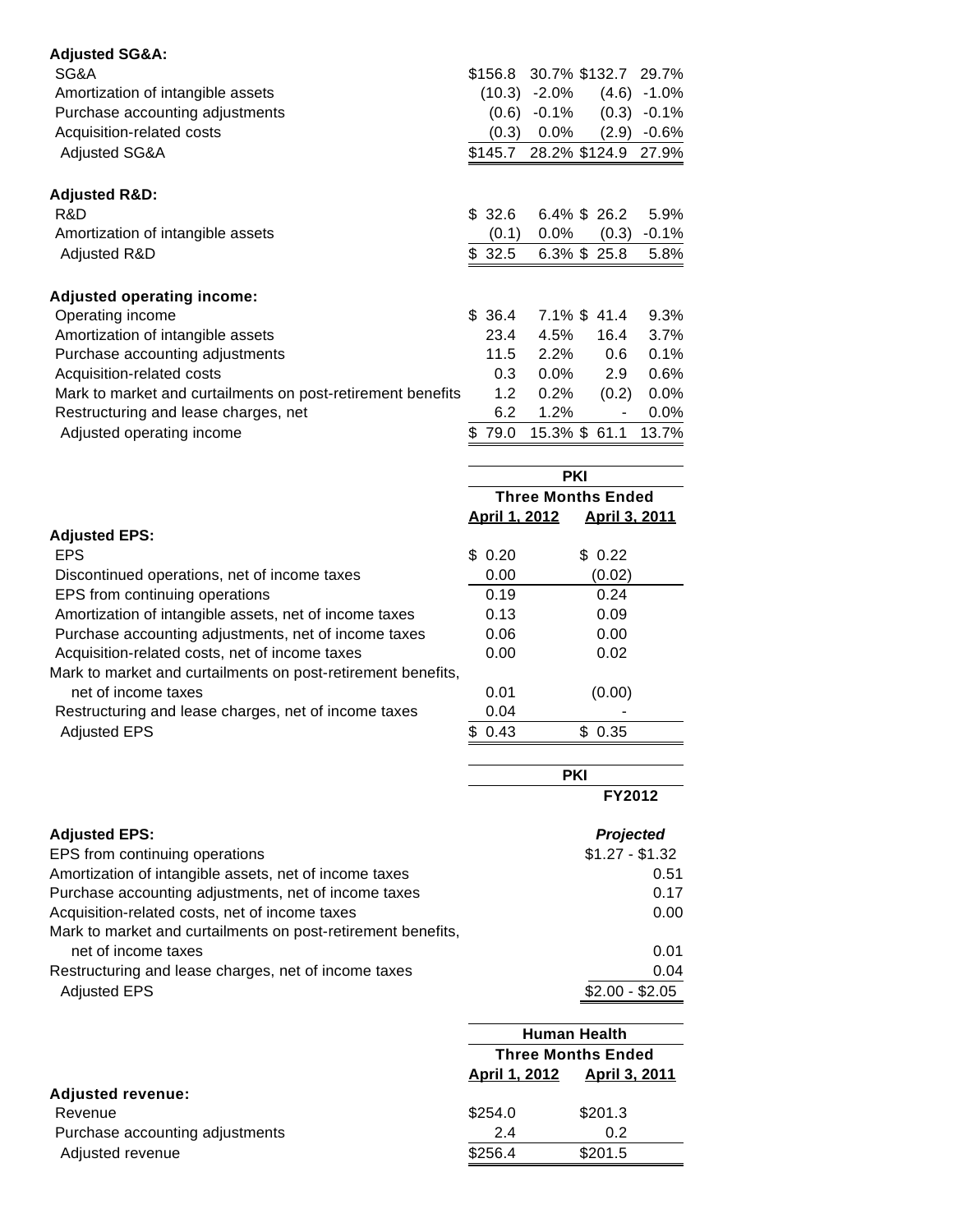| \$21.9               | 8.6% \$ 21.5 10.7%                |
|----------------------|-----------------------------------|
| 17.7                 | 6.9%<br>12.7<br>6.3%              |
| 7.5                  | 2.9%<br>0.6<br>0.3%               |
| 0.2                  | $0.1\%$<br>$2.2^{\circ}$<br>1.1%  |
| 4.9                  | 1.9%<br>$0.0\%$                   |
| \$52.2               | 20.4% \$ 37.0<br>18.4%            |
|                      | <b>Environmental Health</b>       |
|                      | <b>Three Months Ended</b>         |
| <b>April 1, 2012</b> | April 3, 2011                     |
|                      |                                   |
| \$256.9              | \$245.9                           |
| 4.1                  |                                   |
| \$261.0              | \$245.9                           |
|                      |                                   |
| 26.4<br>S.           | 10.3% \$ 30.2<br>12.3%            |
| 5.7                  | 2.2%<br>1.5%<br>3.7               |
| 4.1                  | 1.6%<br>$0.0\%$<br>$\blacksquare$ |
| 0.1                  | $0.0\%$<br>0.3%<br>0.6            |
| 1.2                  | 0.5%<br>0.0%<br>$\blacksquare$    |
| \$<br>37.5           | 14.4% \$34.6<br>14.1%             |
|                      |                                   |

## **PerkinElmer, Inc. and Subsidiaries RECONCILIATION OF GAAP TO NON-GAAP FINANCIAL MEASURES**

|                                                                        | <b>PKI</b> |
|------------------------------------------------------------------------|------------|
|                                                                        | Q1 2012    |
| Organic revenue growth:                                                |            |
| Reported revenue growth                                                | 14%        |
| Less: effect of foreign exchange rates                                 | $-1\%$     |
| Less: effect of acquisitions including purchase accounting adjustments | 10%        |
| Organic revenue growth                                                 | 6%         |

|                                                                        | <b>Human Health</b> |
|------------------------------------------------------------------------|---------------------|
|                                                                        | Q1 2012             |
| Organic revenue growth:                                                |                     |
| Reported revenue growth                                                | <b>26%</b>          |
| Less: effect of foreign exchange rates                                 | $-1\%$              |
| Less: effect of acquisitions including purchase accounting adjustments | 18%                 |
| Organic revenue growth                                                 | 9%                  |

|                                                                        | <b>Environmental Health</b> |
|------------------------------------------------------------------------|-----------------------------|
|                                                                        | Q1 2012                     |
| Organic revenue growth:                                                |                             |
| Reported revenue growth                                                | 5%                          |
| Less: effect of foreign exchange rates                                 | $-1\%$                      |
| Less: effect of acquisitions including purchase accounting adjustments | 3%                          |
| Organic revenue growth                                                 | 3%                          |

## **Adjusted Revenue and Adjusted Revenue Growth**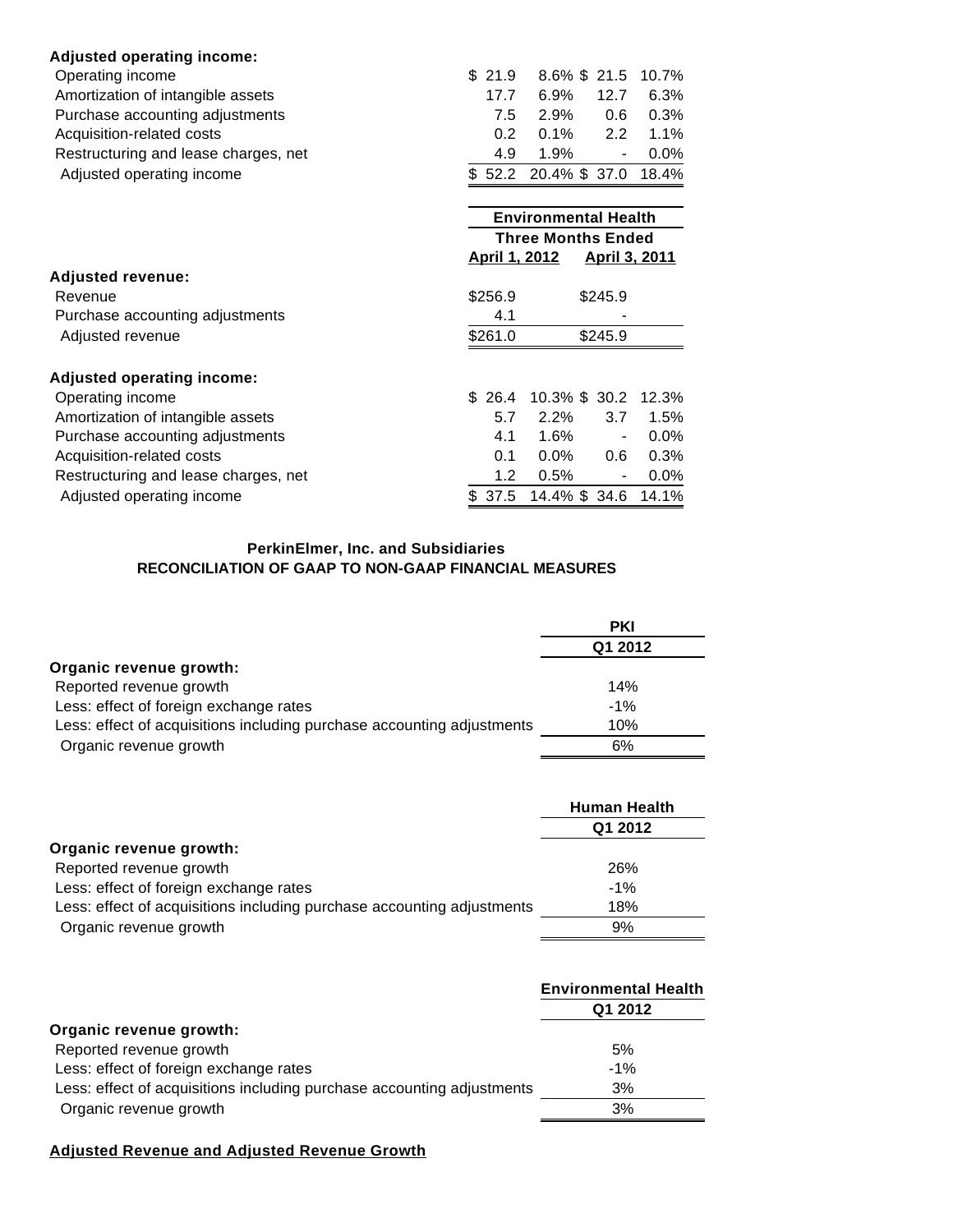We use the term "adjusted revenue" to refer to GAAP revenue, including estimated revenue from contracts acquired in various acquisitions that will not be fully recognized due to business combination accounting rules. We use the related term "adjusted revenue growth" to refer to the measure of comparing current period adjusted revenue with the corresponding period of the prior year. We believe that these non-GAAP measures, when taken together with our GAAP financial measures, allow us and our investors to better measure the performance of our investments in technology, to evaluate long-term performance trends and to assess our ability to invest in our business. Adjusted revenue growth also provides for easier comparisons of our performance with prior and future periods and relative comparisons to our peers. Our GAAP revenue for the periods subsequent to our acquisitions does not reflect the full amount of revenue on such contracts that would have otherwise been recorded by the acquired businesses. The non-GAAP adjustment is intended to reflect the full amount of such revenue. We believe our investors will use this adjustment as a measure of the ongoing performance of the acquired businesses because customers have historically entered into such contracts for renewed and/or developmental support, although there can be no assurance that customers will do so in the future.

## **Organic Revenue and Organic Revenue Growth**

We use the term "organic revenue" to refer to GAAP revenue, excluding the effect of foreign currency translation and acquisitions, and including estimated revenue from contracts acquired in various acquisitions that will not be fully recognized due to business combination accounting rules. We use the related term "organic revenue growth" to refer to the measure of comparing current period organic revenue with the corresponding period of the prior year. We believe that these non-GAAP measures, when taken together with our GAAP financial measures, allow us and our investors to better measure the performance of our investments in technology, to evaluate long-term performance trends and to assess our ability to invest in our business. Organic revenue growth also provides for easier comparisons of our performance with prior and future periods and relative comparisons to our peers. We exclude the effect of foreign currency translation from these measures because foreign currency translation is subject to volatility and can obscure underlying trends. We exclude the effect of acquisitions because acquisition activity can vary dramatically between reporting periods and between us and our peers, which we believe makes comparisons of long-term performance trends difficult for management and investors, and could result in overstating or understating to our investors the performance of our operations. We include estimated revenue from contracts acquired with various acquisitions that will not be fully recognized due to business combination rules. Our GAAP revenue for the periods subsequent to our acquisitions does not reflect the full amount of revenue on such contracts that would have otherwise been recorded by the acquired businesses. The non-GAAP adjustment is intended to reflect the full amount of such revenue. We believe our investors will use this adjustment as a measure of the ongoing performance of the acquired businesses because customers have historically entered into such contracts for renewed and/or developmental support, although there can be no assurance that customers will do so in the future.

# **Adjusted Gross Margin and Adjusted Gross Margin Percentage**

We use the term "adjusted gross margin" to refer to GAAP gross margin, excluding amortization of intangible assets, inventory fair value adjustments related to business acquisitions, and adjustments for mark-to-market accounting and curtailments on post-retirement benefits, and including estimated revenue from contracts acquired in various acquisitions that will not be fully recognized due to business combination accounting rules. We use the related term "adjusted gross margin percentage" to refer to adjusted gross margin as a percentage of adjusted revenue. We believe that these non-GAAP measures, when taken together with our GAAP financial measures, allow us and our investors to better measure the performance of our investments in technology, to evaluate the long-term profitability trends and to assess our ability to invest in our business. We exclude amortization of intangible assets from these measures because intangibles amortization charges do not represent what we believe our investors consider to be costs of producing our products and could distort the additional value generated over the cost of producing those products. In addition, inventory fair value adjustments related to business acquisitions and adjustments for mark-to-market accounting and curtailments on post-retirement benefits do not represent what we believe our investors consider to be costs used in producing our products. We include estimated revenue from contracts acquired with various acquisitions that will not be fully recognized due to business combination rules. Our GAAP revenue for the periods subsequent to our acquisitions does not reflect the full amount of revenue on such contracts that would have otherwise been recorded by the acquired businesses. The non-GAAP adjustment is intended to reflect the full amount of such revenue. We believe our investors will use this adjustment as a measure of the ongoing performance of the acquired businesses because customers have historically entered into such contracts for renewed and/or developmental support, although there can be no assurance that customers will do so in the future.

# **Adjusted Selling, General and Administrative (SG&A) Expense and Adjusted SG&A Percentage**

We use the term "adjusted SG&A expense" to refer to GAAP SG&A expense, excluding amortization of intangible assets, changes to the fair values assigned to contingent consideration, and other costs related to business acquisitions. We use the related term "adjusted SG&A percentage" to refer to adjusted SG&A expense as a percentage of adjusted revenue. We believe that these non-GAAP measures, when taken together with our GAAP financial measures, allow us and our investors to better measure the cost of the internal operating structure, our ability to leverage that structure and the level of investment required to grow our business. We exclude amortization of intangible assets from these measures because intangibles amortization charges do not represent what we believe our investors consider to be costs that support our internal operating structure and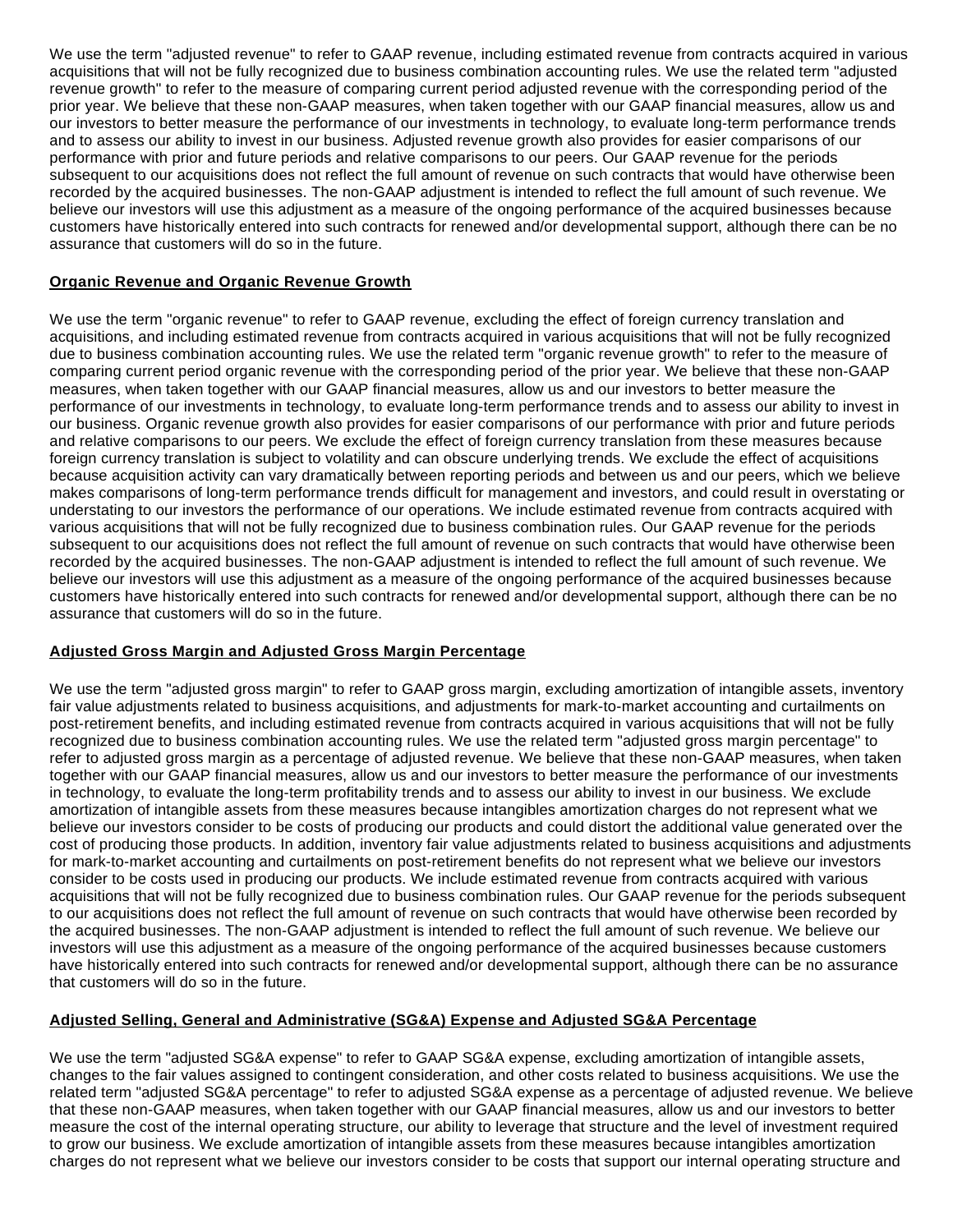could distort the efficiencies of that structure. We exclude changes to the fair values assigned to contingent consideration and other costs related to business acquisitions, because they only occur due to an acquisition and the potential subsequent repositioning of the business that could distort the performance measures of costs to support our internal operating structure.

### **Adjusted Research and Development (R&D) Expense and Adjusted R&D Percentage**

We use the term "adjusted R&D expense" to refer to GAAP R&D expense, excluding amortization of intangible assets. We use the related term "adjusted R&D percentage" to refer to adjusted R&D expense as a percentage of adjusted revenue. We believe that these non-GAAP measures, when taken together with our GAAP financial measures, allow us and our investors to better understand and evaluate our internal technology investments. We exclude amortization of intangible assets from these measures because intangibles amortization charges do not represent what we believe our investors consider to be internal investments in R&D activities and could distort our R&D investment level.

## **Adjusted Operating Income, Adjusted Operating Profit Percentage and Adjusted Operating Profit Margin**

We use the term "adjusted operating income," to refer to GAAP operating income, excluding amortization of intangible assets, inventory fair value adjustments related to business acquisitions, changes to the fair values assigned to contingent consideration, other costs related to business acquisitions, adjustments for mark-to-market accounting and curtailments on post-retirement benefits, and restructuring and lease charges, and including estimated revenue from contracts acquired in various acquisitions that will not be fully recognized due to business combination accounting rules. Adjusted operating income is calculated by subtracting adjusted R&D expense and adjusted SG&A expense from adjusted gross margin. We use the related term "adjusted operating profit percentage," or "adjusted operating profit margin," to refer to adjusted operating income as a percentage of adjusted revenue. We believe that these non-GAAP measures, when taken together with our GAAP financial measures, allow us and our investors to analyze the costs of the different components of producing and selling our products, to better measure the performance of our internal investments in technology and to evaluate the long-term profitability trends of our core operations. Adjusted operating income also provides for easier comparisons of our performance and profitability with prior and future periods and relative comparisons to our peers. We believe our investors do not consider the items that we exclude from adjusted operating income to be costs of producing our products, investments in technology and production or costs to support our internal operating structure, and so we present this non-GAAP measure to avoid overstating or understating to our investors the performance of our operations. We exclude restructuring and lease charges because they tend to occur due to an acquisition, divestiture, repositioning of the business or other unusual event that could distort the performance measures of our internal investments and costs to support our internal operating structure. We include estimated revenue from contracts acquired with various acquisitions that will not be fully recognized due to business combination rules. Our GAAP revenue for the periods subsequent to our acquisitions does not reflect the full amount of revenue on such contracts that would have otherwise been recorded by the acquired businesses. The non-GAAP adjustment is intended to reflect the full amount of such revenue. We believe our investors will use this adjustment as a measure of the ongoing performance of the acquired businesses because customers have historically entered into such contracts for renewed and/or developmental support, although there can be no assurance that customers will do so in the future.

# **Adjusted Earnings Per Share**

We use the term "adjusted earnings per share," or "adjusted EPS," to refer to GAAP earnings per share, excluding discontinued operations, amortization of intangible assets, inventory fair value adjustments related to business acquisitions, changes to the fair values assigned to contingent consideration, other costs related to business acquisitions, adjustments for mark-to-market accounting and curtailments on post-retirement benefits, and restructuring and lease charges, and including estimated revenue from contracts acquired in various acquisitions that will not be fully recognized due to business combination accounting rules. Adjusted earnings per share is calculated by subtracting the items above included in adjusted gross margin, adjusted R&D expense, adjusted SG&A expense, and restructuring and lease charges, and provision for taxes related to these items, from GAAP earnings per share. We believe that this non-GAAP measure, when taken together with our GAAP financial measures, allows us and our investors to analyze the costs of producing and selling our products and the performance of our internal investments in technology and our internal operating structure, to evaluate the long-term profitability trends of our core operations and to calculate the underlying value of the core business on a dilutive share basis, which is a key measure of the value of the Company used by our management and we believe used by investors as well. Adjusted earnings per share also facilitates the overall analysis of the value of the Company and the core measure of the success of our operating business model as compared to prior and future periods and relative comparisons to our peers. We exclude discontinued operations, amortization of intangible assets, inventory fair value adjustments related to business acquisitions, changes to the fair values assigned to contingent consideration, other costs related to business acquisitions, adjustments for mark-to-market accounting and curtailments on post-retirement benefits, and restructuring and lease charges, as these items do not represent what we believe our investors consider to be costs of producing our products, investments in technology and production, and costs to support our internal operating structure, which could result in overstating or understating to our investors the performance of our operations. We include estimated revenue from contracts acquired with various acquisitions that will not be fully recognized due to business combination rules. Our GAAP revenue for the periods subsequent to our acquisitions does not reflect the full amount of revenue on such contracts that would have otherwise been recorded by the acquired businesses. The non-GAAP adjustment is intended to reflect the full amount of such revenue. We believe our investors will use this adjustment as a